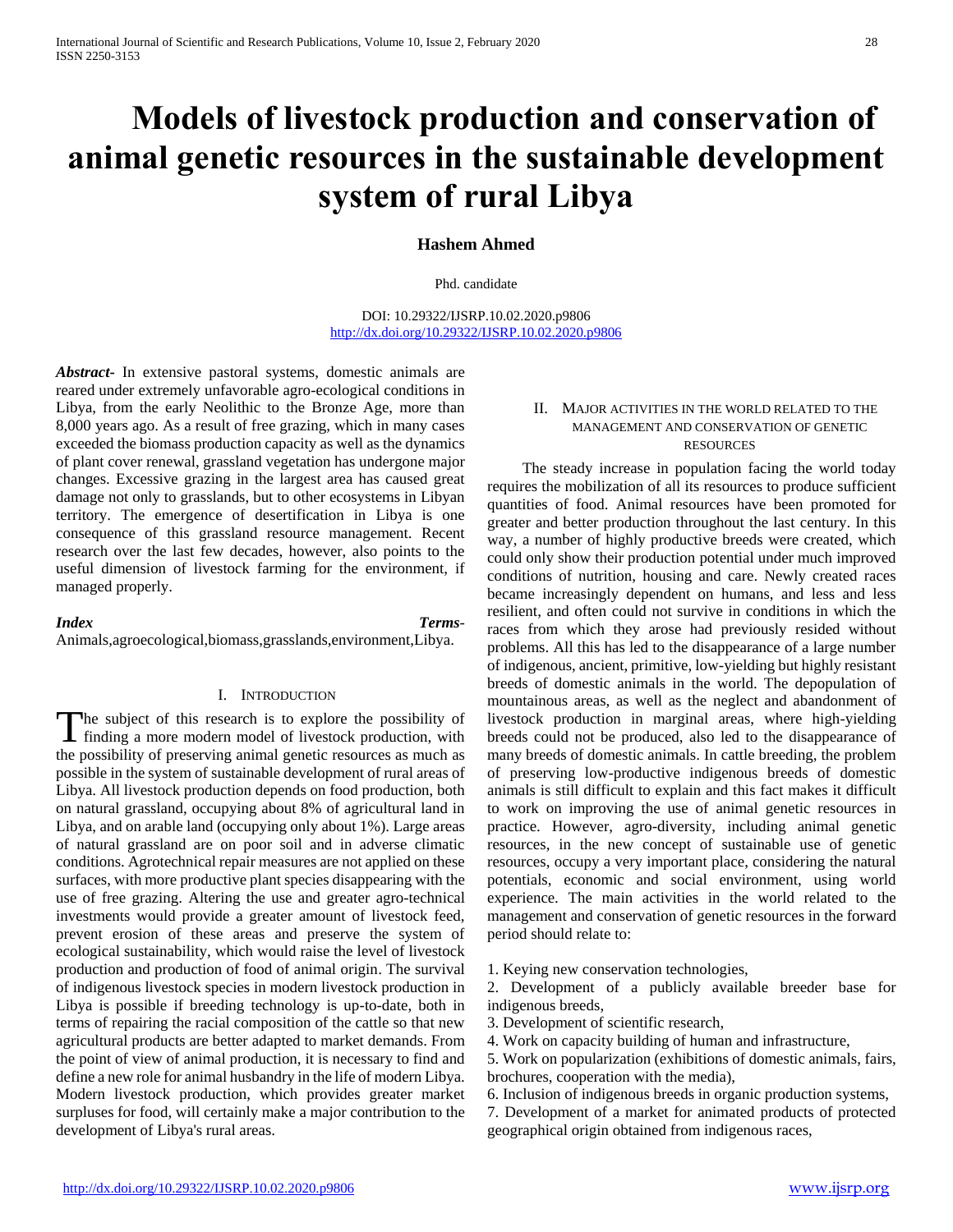8. Development of agro-tourism in protected areas, nature parks, continuation of cooperation at the global and regional level.

### III. CONSERVATION OF THE GENETIC RESERVES OF DOMESTIC ANIMALS

 There are several indigenous breeds of cattle, sheep, and poultry in Libya adapted to the climatic conditions as well as to the traditional farming conditions in the area. Indigenous breeds that are effectively cultivated in different ecosystems (forest, grazing), combined with the production of animal feed for their feed, bring not only the ability to conserve the genetic resources of these animals, but also an economically favorable environment for organizing cost-effective production and profit. Neglected livestock production in rural areas and the absence of grazing have threatened grasslands of high biodiversity value in Libya. Restoring the traditional way of breeding and grazing sheep, goats, cattle and horses in these fields would contribute not only to the restoration of plant biocenoses and their ability to survive, but also to the conservation and increase of native indigenous species from these areas. The conservation of the genetic reserves of domestic animals is done in one of the following ways:

 1. In situ or on the farm - which means the conservation or cultivation of live animals in the production systems where they originated or are currently located, which equally include farms and production systems and

 2. Ex situ - which means conservation outside the production systems where the animals lived, which may be:

 a) In vivo breeding of live animals in zoos, nature parks, museums, research institutes and

 b) In vitro cryopreservation of embryos, sperm, fertilized ova, deoxy-ribo-nucleic acid (DNA), somatic cells and other biological material that can be used for animal reconstruction.

### IV. FARM ANIMAL GENOMIC RESOURCES – FANGR

 Domestic animal conservation practices are changing rapidly in light of policy developments, climate change and diversification of market demands. In recent decades, there has been a change in the technological and analytical approaches available to define, manage and conserve Farm Animal Genomic Resources (FAnGR). However, these rapid changes present challenges for conserving genetic resources in terms of technological continuity, analytical capacity and integrative methodologies needed to fully utilize new, multidimensional data. The final conference of the Genomic Resources ESF Program aimed to address these interdisciplinary problems in an effort to contribute to the planning of research and policy development guidance over the next decade. By 2020, under the Convention on Biodiversity, signatories should ensure that the genetic diversity of farmed, farmed animals and wild relatives is maintained, and that strategies to minimize genetic erosion and maintain their genetic diversity are developed and implemented. The actual extent of genetic erosion is very difficult to measure using the available data. Therefore, this goal requires a better understanding and use of genomic and other data, the development of optimized ways of integrating this data with social and other sciences, and policy analysis to enable more flexible fact-based models to support the conservation of genetic resources. The conference identified the most important issues for the effective protection of genomic livestock animals over the next decade. Twenty priority issues have been identified that can be broadly categorized into challenges related to methodology, analytical approaches, data management. Many of the practical challenges facing the conservation of genomic resources are of social origin (socioeconomic and cultural) and based on the value of these resources to farmers, rural communities and society as a whole. Despite the fact that the livestock sector has been relatively well organized in the application of genetic methodologies to date, there is still a large gap between state-of-the-art technologies in the use of genomic resource characterization tools and their application to many non-commercial and local breeds that impede the consistent use of genetic and genomic data as indicators of genetic erosion and diversity. Therefore, the genomic sector of domestic animals must align to allow for the democratization of the powerful tools at their disposal and to ensure that they are applied in the context of race conservation and livestock development.<sup>1</sup>

 Understanding current technical, infrastructural and policy challenges and assessing the potential benefits of overcoming them in the future is essential for any scientific field, and especially for those with clear social implications and potential benefits. In this context, a "horizon scanning concept" has been developed and has been applied annually in the field of biodiversity conservation since 2009, using a series of systematic and semi-systematic methods for trend management, problem solving and analysis.<sup>2</sup> Similar approaches have been taken to identify emerging problems in agriculture and related fields such as soil science, food systems and pollination. A number of issues of importance for the conservation of animal genetic resources have been identified, such as the genetic control of invasive species and the sustainable intensification of agricultural production. In their paper, Pretti and colleagues highlighted 100 of the most important issues that are important for the future of global agriculture, identifying genetic problems in crop improvement but not identifying similar issues for genomic resources of domestic animals.<sup>3</sup> To fill this gap, the central activity of the European Science Foundation's Genomic Resources Program Conference, held at the University of Cardiff from 17 to 19 June 2014, was to select a series of questions that could be part of a research and policy agenda for FAnGR Conservation for the

 $\overline{a}$ 

<sup>1</sup>Stéphane Joost, Michael W. Bruford, Ino Curik, Juha Kantanen, Johannes A. Lenstra, Johann Sölkner, Göran Andersson, Philippe V. Baret, Nadine Buys, Jutta Roosen, Michèle Tixier-Boichard, Paolo Ajmone Marsan, Advances in Farm Animal Genomic Resources, Frontiers Media SA, 2016

<sup>2</sup>Sutherland, W.J., and Woodroof, H.J. 2009. The need for environmental horizon scanning. Trends in Ecology and Evolution: in press.

<sup>3</sup> Pretty, J., Brett, C., Gee, D., Hine, R. E., Mason, C. F.,Morison, J. I. L., Rayment, M., van der Bijl, G. & Dobbs, T.2001 Policy challenges and priorities for internalising theexternalities of griculture.J. Environ. Planning Manage.4, 263–283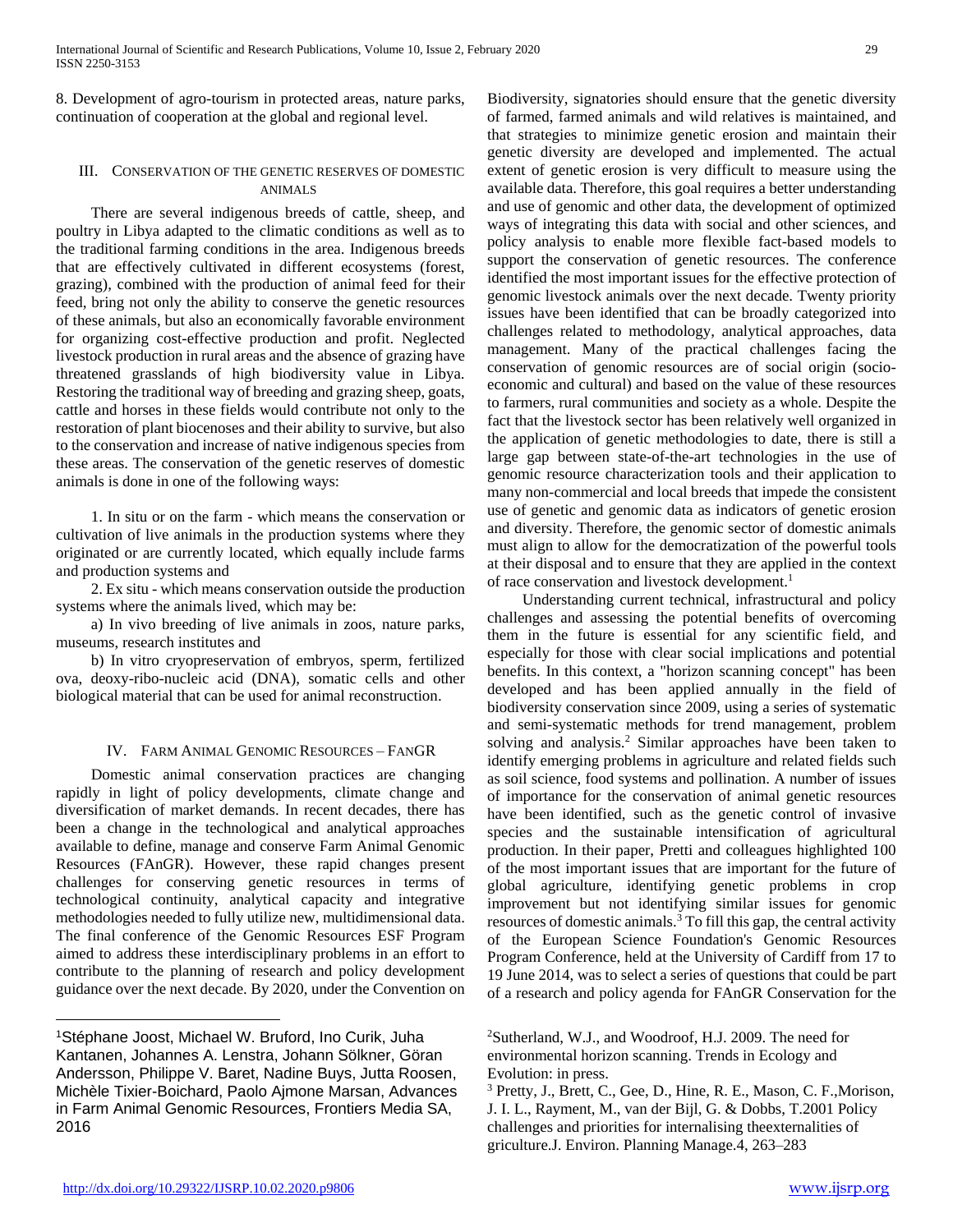Next Decade. During the conference, attendees were asked to contribute up to five top priority research, infrastructure and policy development questions over the next decade. Eighty-six proposals were accepted. An issue identified with the highest frequency (18 times) was the need to "phenotype the next generation" (highthroughput methods for collecting and summarizing detailed phenotypic data in domestic animals). All answers are categorized into four main groups:

- 1. methodological challenges,
- 2. analytical challenges,
- 3. data management and
- 4. protection management and prioritization.

 The need to collect phenotype data has been identified to perform in-depth characterization of the genetic resources of domestic animals, especially in light of the progress made in characterizing the breed at the molecular level. Developing methods for phenotypic characterization were identified following FAO recommendations, but remained an under-researched area of research.<sup>4</sup> With the abundance of molecular data increasing dramatically since 2009, there is a growing mismatch between molecular and phenotypic data for all domestic animal resources except for highly commercial breeds and breeds of high breeding values. In accordance with the characteristics of the highresolution breed, key phenotypic traits (especially those potentially involved in local adaptation) need to be defined based on guidelines that can be used as common measures for such studies with rigorous collection protocols. FAO has published guidance on phenotypic characterization.<sup>5</sup> In this way more comparable data can be generated and race characterization can have better functional bases, especially to understand the required breeding characteristics in light of climate change. An improved description of the specific production environment and epidemiological history of the breed population would allow a better comparison of the phenotypes and performance of the individuals. Race characterization can be expensive, especially in remote regions, and given well-documented and reproducible procedures, many phenotypic traits need to be collected, a process that requires the need for standardized methods for measuring and collecting data, as well as training people how to they work. Where possible, data should be made publicly available, such as, for example, the DAD-IS Global Animal Diversity Information System for comparative purposes.<sup>6</sup>

 Reference genomes provide the basis for the development of genome variations in small farm cases and / or for multiple

 $\overline{a}$ 

livestock species and populations using SNP methods (Single Nucleotide Polymorphisms), which have been developed and available to commercial livestock farmers over the past 10 years and are applicable and in Libya. Currently, no SNP strand methods are applied in Libya, so consideration should be given to introducing them into the development of genetic potential in domestic animals, especially indigenous breeds, on this topic. It is important to note that with the rapid decline in the cost of genome research, the availability of newer generation technologies (which require less cost than genotyping via sequencing - GBS) is increasingly being used worldwide, and the problem of bias in genome research can be mitigated as identification and direct assessment of the diversity of SNP arrays for populations, races, or species by FAnGR.

 The depletion of genetic resources is the result of changes and (inadequate) development of agriculture and livestock in the world. There is an inevitable conflict between the desire to conserve diverse genetic resources and the need to increasingly focus on a narrow range of genotypes in the interest of more efficient livestock production. Due to the competitive nature of livestock farming, it is clear in certain circumstances that more productive individuals, strains or breeds will replace less productive ones. However, this attitude is influenced by three main factors. First, production circumstances and market demands vary across the globe. Second, in any set of production and market conditions, requirements change over time. The third factor can be called the insurance factor. While short-term trends in the livestock system are obvious, we cannot accurately predict requirements after several decades in the future. Moreover, the actual genetic heritage of most races and species in the world is only superficially observed. There may be genes and / or gene combinations that are of great value, but are completely unknown today.

 Non-autosomal inheritance (I-chromosome, X-chromosome and mitochondrial) is a comparatively neglected area of research in livestock protection. Although studies of non-autosomal genetic markers have been extensively used in evolutionary history studies, both individually and in combination, their exploitation in genomic studies has been neglected compared to autosomal markers in many livestock species.<sup>789</sup> This control is surprising given the well-documented links between mitochondrial sequence variation in the human population  $10$ , and the role that Ichromosomal variations play in the fertility of male cattle is

pastoralism: new clues from mitochondrial and Y chromosome DNA in North Africa. Mol. Biol. Evol. 26, 2765–2773. <sup>9</sup> Sanderson M. A., Archer D., Hendrickson J., Kronberg S., Liebig M., Nichols K., et al. (2013). Diversification and ecosystem services for conservation agriculture: outcomes from

pastures and integrated crop-livestock systems. Renew. Agric. Food Syst. 26, 129–144. <sup>10</sup> Wallace D. C. (2005). A mitochondrial paradigm of metabolic

<sup>4</sup> Stéphane Joost, Michael W. Bruford, Ino Curik, Juha Kantanen, Johannes A. Lenstra, Johann Sölkner, Göran Andersson, Philippe V. Baret, Nadine Buys, Jutta Roosen, Michèle Tixier-Boichard, Paolo Ajmone Marsan, Advances in Farm Animal Genomic Resources, Frontiers Media SA, 2016

<sup>5</sup> http://www.fao.org/3/a-i3028e.pdf

<sup>6</sup> http://dad.fao.org

<sup>7</sup> Meadows J. R. S., Kijas J. W. (2008). Re-sequencing regions of the ovine Y chromosome in domestic and wild sheep reveals novel paternal haplotypes. Anim. Genet. 40, 119–123.

<sup>8</sup> Pereira F., Queirós S., Gusmão L., Nijman I. J., Cuppen E., Lenstra J. A., et al. . (2009). Tracing the history of goat

and degenerative disease, aging and cancer: a dawn for evolutionary medicine. Ann. Rev. Genet. 39, 359–407.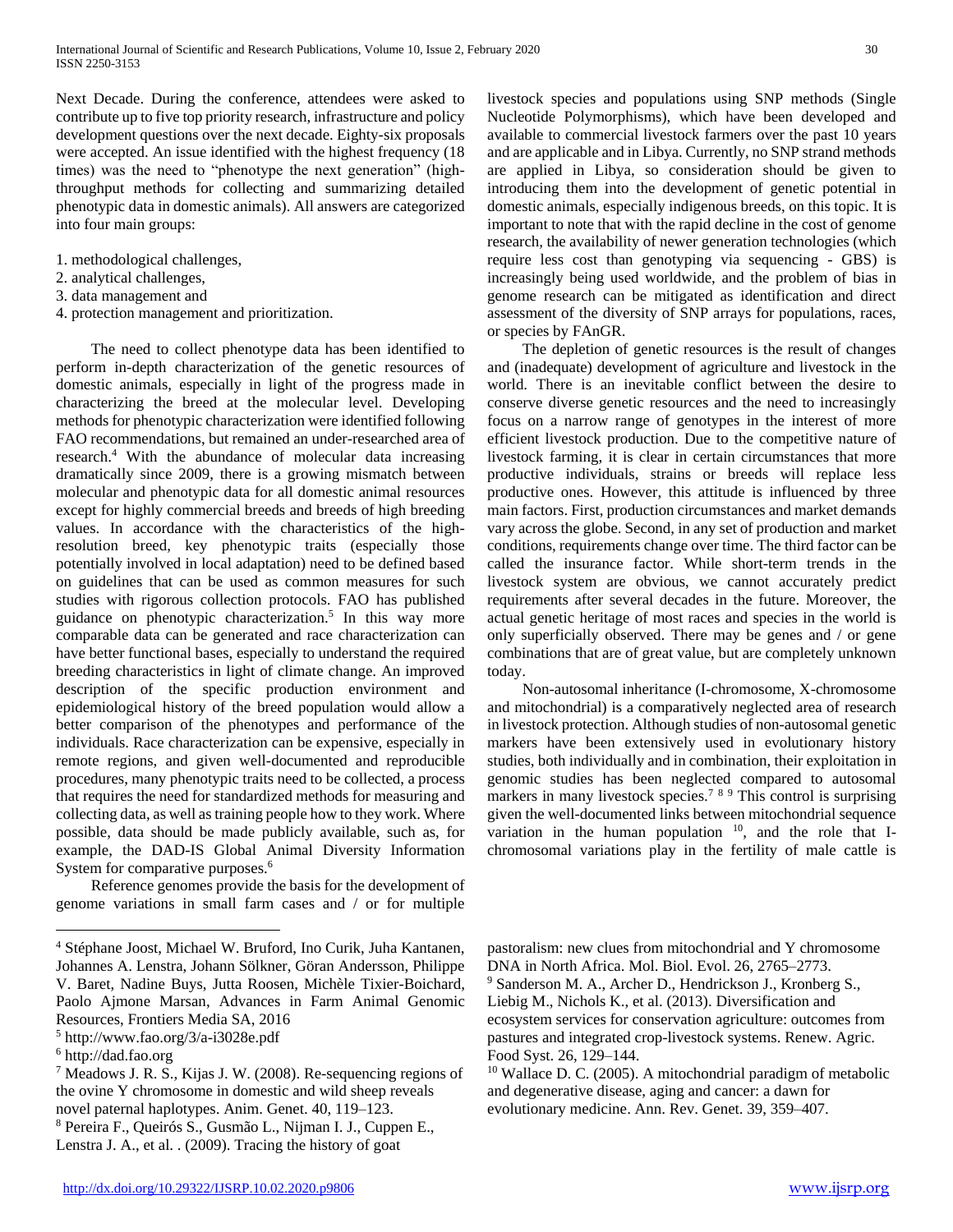increasingly recognized.<sup>11</sup> The invention of polymorphic markers on the I-chromosome in mammals and V-chromosomes in birds has given new insights into the diversity of livestock <sup>12</sup>, and should be used as a subject to provide a perspective on the genomic diversity of livestock.

 Although firmly established as a major pathway into a deeper understanding of the evolution and diversity of livestock, research on old DNA (aDNA) is limited.<sup>13</sup> These include limited access to samples from geographical areas where they may exist (locally) (e.g., Africa, Middle East, Asia, South America), limited data sharing among groups working on samples from critical locations, and limited success rates, especially in studies at genome level.<sup>14</sup> Nonetheless, methodological and bioinformatics tools have recently been developed that have enabled greater accuracy in the analysis of ancient DNA data and characterization of complete genomes of Pleistocene horses.<sup>15</sup> The most interesting possibilities were recently opened with the discovery of ancient DNA of cattle in the sediments of Lake Anterne in Switzerland, which allowed a direct comparison of all changes in this environment from the appearance of first specimens to modern domestic livestock.<sup>16</sup> These findings could be applied in describing the historical fluctuation in agricultural intensity and may even allow for predictive modeling of the presence or absence of suitable agro-habitat in future climate change scenarios.

 The concept of genome preservation has been widely researched in the literature, but advances in the amount of data and genome technologies now allow the development of livestock management programs that could achieve this goal. For example, Herrero-Medrano et al. (2014) used genome-wide reaction and SNP arrays and found that about one hundred non-synonymous

 $\overline{a}$ 

<sup>14</sup> Arbuckle B. S., Kansa S. W., Kansa E., Orton D., Çakirlar C., Gourichon L., et al. . (2014). Data sharing reveals complexity in the westward spread of domestic animals across Neolithic Turkey. PLoS ONE 9:e99845. 10.1371

<sup>15</sup> Orlando L., Ginolhac A., Zhang G., Froese D., Albrechtsen A., Stiller M., et al. . (2013). Recalibrating *Equus* evolution using the genome sequence of an early Middle Pleistocene horse. Nature 499, 74–78.

<sup>16</sup> Giguet-Covex C., Pansu J., Arnaud F., Rey P.-J., Griggo C., Gielly L., et al. . (2014). Long livestock farming history and human landscape shaping revealed by lake sediment DNA. Nat. Commun. 5, 3211. 10.1038

<sup>17</sup> Herrero-Medrano J.-M., Megens H.-J., Groenen M. A. M., Boss M., Pérez-Enciso M., Crooijmans R. P. M. A. (2014). Whole-genome sequence analysis reveals differences in population management and selection of European low-input pig breeds. BMC Genomics 15:601.

polymorphic nucleotides were fixed in domestic pigs, but with an alternative allele in non-commercial populations, affecting a total of 65 genes.<sup>17</sup> Such genomic polymorphisms may fall into the category of those that should not be lost to less commercial local breeds, given their specificity and the value they potentially represent as a genetic resource for alternative selection if the environment changes.<sup>18</sup> However, to design a management program that evaluates genomic regions for conservation, not only are polymorphisms identified, but it is also necessary to evaluate the functional architecture of those genomic regions and the genes they contain, as well as the interactions between those genes. Recently, research on one species of chickens examined the functional variation of copy number variants (CNVs) on over 200 genes overlapping with 1000 quantitative loci, including some that were involved in traits such as skin color and skeletal characteristics.<sup>19</sup> Obtaining an accurate description of genetic polymorphisms that explain a trait of evolutionary, adaptive, and / or economic significance is not at all an insignificant task, since traits differ significantly in the number of polymorphisms included in their phenotype where they occur across the genome.<sup>20 21</sup> For example, many such traits are polygenic and distributed around the genome, making whole genome responsive, and medium- and high-density SNPs allocate access to locate and elucidate their variation.<sup>22</sup> However, for certain related traits, haplotypes can provide a more efficient assessment of diversity in KTL regions than single SNPs, reflecting the local genomic architecture in a more precise way.<sup>23</sup> <sup>24</sup> Accordingly, in the initial stages of studies aimed at identifying the genetic underpinnings of phenotypic variation, genome-wide general SNP analyzes may be more appropriate. It is important to note, however, that phase haplotypes

<sup>18</sup> Kristensen T. N., Hoffmann A. A., Pertoldi C., Stronen A. V. (2015). What can livestock breeders learn from conservation genetics and vice versa? Front. Genet. 6:38. 10.3389

<sup>19</sup> Han R., Yang P., Tian Y., Wang D., Zhang Z., Wang L., et al. . (2014). Identification and functional characterization of copy number variation in diverse chicken breeds. BMC Genomics 15:934. 10.1186/1471-2164-15-934.

<sup>20</sup> Goddard M. T., Hayes B. J. (2009). Mapping genes for complex traits in domestic animals and their use in breeding programs. Nat. Rev. Genet. 10, 381–391.

<sup>21</sup> Olson-Manning C. F., Wagner M. R., Mitchell-Olds T. (2012). Adaptive evolution: evaluating empirical support for theoretical predictions. Nat. Rev. Genet. 13, 867–877

 $22$  Huang W., Kirkpatrick B. W., Rosa G. J. M., Khatib H. (2010). A genome-wide association study using selective DNA pooling identifies candidate markers for fertility in Holstein cattle. Anim. Genet. 41, 570–578.

<sup>23</sup> Kijas J. W., Ortiz J. S., McCulloch R., James A., Brice B., Swain B., et al. . (2013). Genetic diversity and investigation of polledness in divergent goat populations using 52088 SNPs. Anim. Genet. 44, 325–335.

biogeographically distinct and highly divergent *Sus scrofa* populations. Mol. Ecol. 23, 4089–4102.

 $11$  Wu H., Guang X., Al-Fageeh M. B., Cao J., Pan S., Zhou H., et al. . (2014). Camelid genomes reveal evolution and adaptation to desert environments. Nat. Commun. 5, 5188.

<sup>12</sup> Edwards C. J., Ginja C., Kantanen J., Perez-Pardal L., Tresset A., Stock F., et al. . (2011). Dual origins of dairy cattle farming evidence from a comprehensive survey of European Ychromosomal variation. PLoS ONE 6:e15922

<sup>13</sup> Larson G., Lui R., Zhao X., Yuan J., Fuller D., Barton L., et al. . (2010). Patterns of East Asian pig domestication, migration, and turnover revealed by modern and ancient DNA. Proc. Natl. Acad. Sci. U.S.A. 107, 7686–7691.

<sup>24</sup> Bosse M., Megens H. J., Madsen O., Frantz L. A., Paudel Y., Crooijmans R. P., et al. . (2014a). Untangling the hybrid nature of modern pig genomes: a mosaic derived from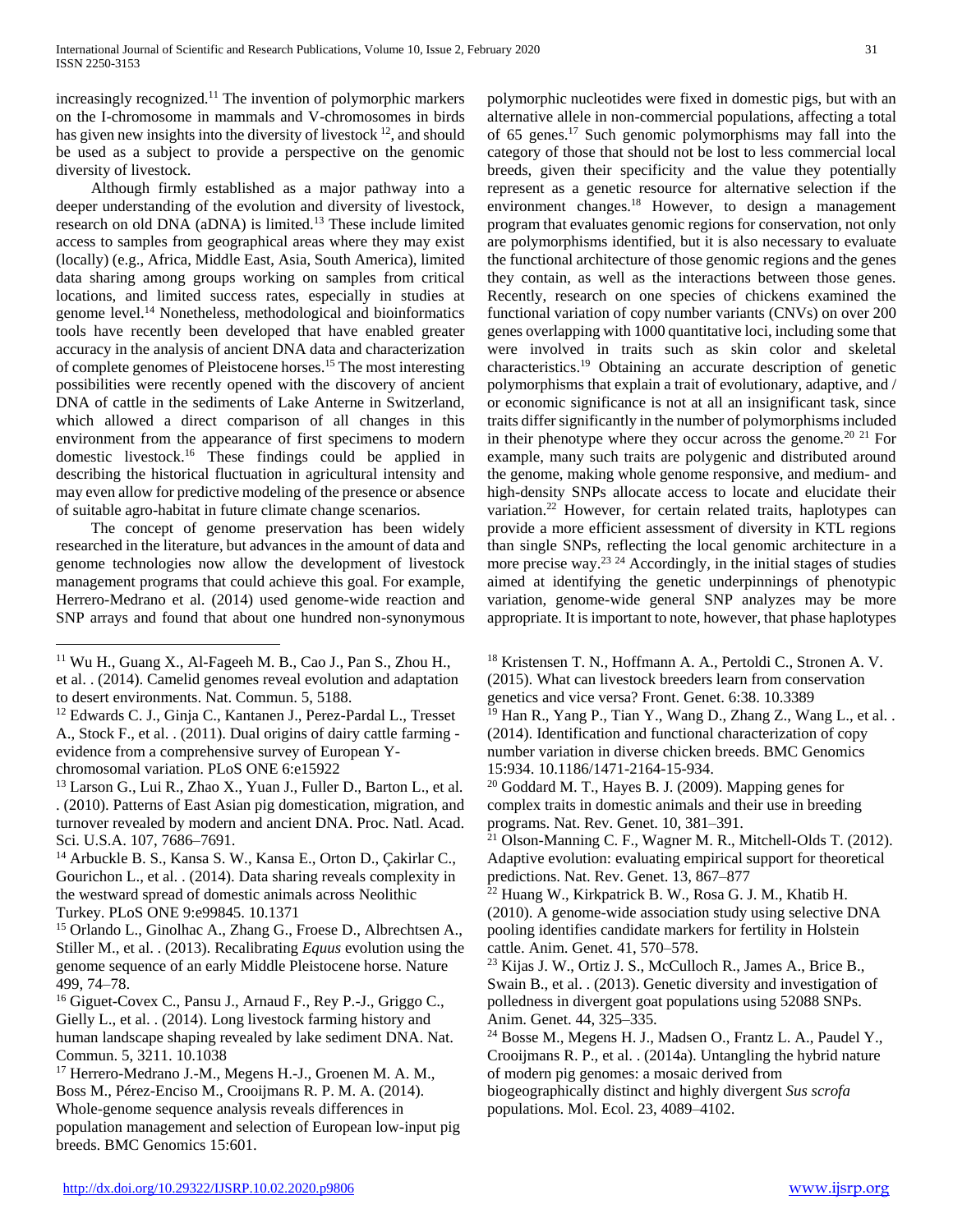in different populations that lack complementary data are challenging. Haplotype analysis can provide a particularly powerful tool for exploring the hybrid origins of native populations. For example, modern Western commercial porcine genes are a combination of Eastern and Western Eurasian biogeographical origins. Administration mapping permits the "sorting" of haplotype segments by their origin. In addition, this strategy has been shown to be good for concluding selection on specific haplotypes after hybridization.<sup>25</sup>

 The transition from microsatellite markers to SNP arrays was quickly accomplished (at Farm Animal Genetic Resources - FAnGR) for commercial / transboundary breeds due to the availability of relatively inexpensive SNP genotypes for the most common livestock species. However, SNP arrays are not yet affordable tools for most FAnGRs in the world and are not yet available for all species. So there is a problem how to integrate data from two types of markers and how to manage the transition from microsatellite-based FAnGR characterization (most of which were done using markers recommended by the International Society for Animal Genetics - ISAG based on SNP-based characterization.<sup>26</sup> One option is to replicate the genotype of a number of races that already have microsatellite genotypes with SNP arrays, but this would be expensive and if asked, the question would be whether new data would be replaced with newer technologies (eg whole genome sequencing).<sup>27</sup> As a rule, microsatellite data appear to be sufficiently adequate to assess genetic diversity and be able to describe demographic relationships. However, because of cost, the entire set of microsatellite markers is often not applied, especially in developing countries. Also, microsatellite data are not as efficient as to enable identification and targeted conservation of selected genomic regions, since the data is usually obtained from several dozen quasi-neutral markers.<sup>28</sup> However, it becomes clear that the data produced using SNP arrays are more reproducible and are not affected by the differences that once caused the combination of microsatellite datasets and required statistical estimation.<sup>29</sup> Whole-genome reaction can become the most reliable and cheapest way to analyze genomic diversity in the future, even for non-commercial breeds, if the cost of testing is reduced (which can happen with portable sequencers like Oxford Nanopore's MiniION system $30$ , as they no longer have to use the SNP marker sets established in commercial populations.

## **Creating models of livestock production and conservation of animal genetic resources in the sustainable development system of rural Libya**

 Libya has a large and diverse reservoir of animal genetic resources, most of which are indigenous and classified according to the communities and regions in which they are located. Pastoral communities in Libya predominantly have their own indigenous breeds of domestic animals whose contribution to life can still be improved if the genetic basis is improved. Some of the basic sheep species in Libya are: Barki, Sicilo-Sarde, Maur, Tuareg, Abidi, etc. Some of the goats are Mahali, Targhai, Tebawi, etc. In Libya, as well as throughout northern Africa, the most widespread species of cattle are Humpless Shorthorn cattle (Bos taurus). Creating a model for livestock production and conservation of animal genetic resources in Libya's rural development system is not static and its dynamic dimension needs to be aligned with the environmental and sustainable development challenges and as such can be of benefit to agricultural policy makers as well as those who are in charge of professional development of employees (and shepherds) in farm systems. Model development should be preceded by research into the causes that led to the erosion and loss of genetic diversity of domestic animals in Libya, namely:

- 1. introduction of exotic breeds into production,
- 2. limiting development to only a few races,
- 3. changes in market requirements,
- 4. ecosystem degradation and
- 5. natural disasters.

The main activities related to the management and conservation of genetic resources in Libya in the coming period should relate to:

1. The incorporation of new conservation technologies (primarily ex situ),

2.Development of a publicly available breeder base for indigenous breeds

3. Development of scientific research,

4. Capacity building work (human and infrastructure),

5. Popularization work (domestic animal exhibitions, fairs, brochures, cooperation with media),

6. Inclusion of indigenous breeds in organic production systems,

7. Development of a market for animated products of protected geographical origin obtained from indigenous races,

8. Development of agro-tourism in protected areas and nature parks,

9. Continuing Libya's global and regional cooperation.

#### **The goals of farming livestock to serve farmers across Libya**

 Analyzing all of these resource constraints, the problems and the possible lack of funding for genetic resources conservation

<sup>28</sup> Herrero-Medrano J.-M., Megens H.-J., Groenen M. A. M.,

Boss M., Pérez-Enciso M., Crooijmans R. P. M. A. (2014).

Whole-genome sequence analysis reveals differences in population management and selection of European low-input pig breeds. BMC Genomics 15:601. 10.1186

<sup>29</sup> Lenstra J. A., Groeneveld L. F., Eding H., Kantanen J., Williams J. L., Taberlet P., et al. . (2012). Molecular tools and analytical approaches for the characterization of farm animal genetic diversity. Anim. Genet. 43, 483–502.

<sup>30</sup> Izvor: https://nanoporetech.com/

 $\overline{a}$ 

<sup>25</sup> Bosse M., Megens H. J., Frantz L. A., Madsen O., Larson G., Paudel Y., et al. . (2014b). Genomic analysis reveals selection for Asian genes in European pigs following human-mediated introgression. Nat. Commun. 5, 4392. 10.1038

<sup>26</sup> FAO (2011). Molecular Genetic Characterization of Animal Genetic Resources. FAO Animal Production and Health Guidelines. No. 9. Rome.

<sup>27</sup> Ajmone-Marsan P., Colli L., Han J., Achilli A., Lancioni H., Joost S., et al. (2014). The characterization of goat genetic diversity: towards a genomic approach. Small Ruminant. Res. 121, 58–72.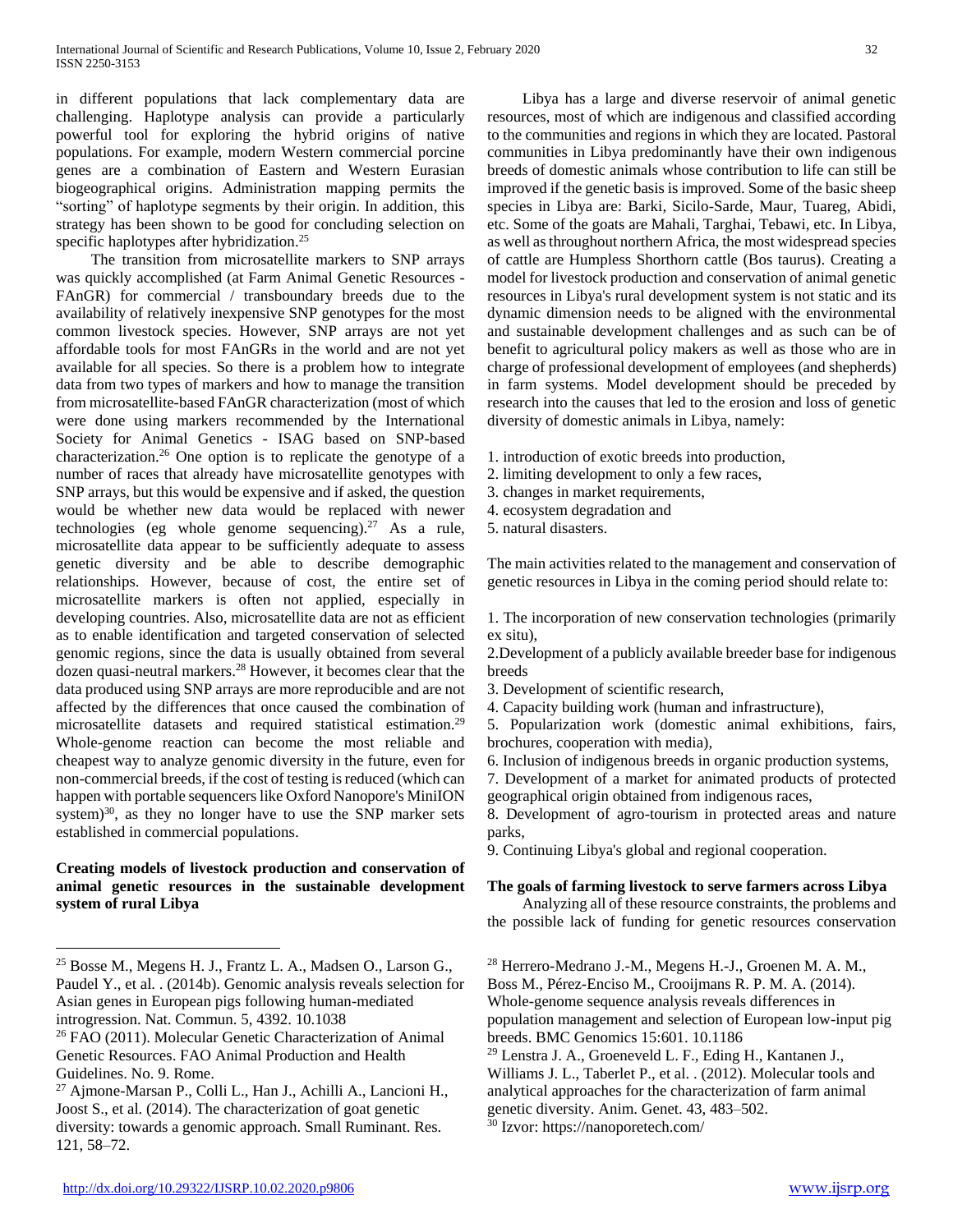programs in Libya signal that the breeding strategy will not be easy to determine. However, I believe that improving the overall herd management system (feeding, housing, health care and breeding) combined with the introduction of a basic monitoring scheme can improve the performance of domestic animal breeds in Libya. The most important advantage is the availability of a relatively closed livestock population adapted to the existing environment that overcomes the structural problem of small herd size. In addition, setting up local government offices to improve livestock species is another important issue that has prompted us to propose a practical breeding scheme. We therefore propose that the "closed selection" model be operationally integrated with the local production environment in Libya. This scheme should build on the current breeding structure and animals. With regard to biophysical grazing, I think the Australian model "GrassGro" would be most appropriate for the conditions in Libya as it is widely used in pastures where the key issues that are the best time for lambing / calving are key. This model is able to quantify variability in pastures and animal production in response to pronounced climate change, so that farmers and natural resource managers in Libya can assess the impact of profitability and risk of changing weather or management system variables. The model should use daily data on climatic conditions and grazing characteristics (soil characteristics, moisture holding capacity, type of pasture), animals (including genotypes), pasture management systems (including rules for feeding animals). Seasonal and annual variations in pasture and animal production make it possible to analyze the risks associated with climate change or management decisions.

 The goal of farming livestock is to serve farmers across Libya more broadly. Breeding goals should focus on saving input resources, achieving breeding sustainability, dynamic genetic enhancements and adjusting to the local production environment. Diversification of breeding objectives should be in line with local production environments to help preserve diversity in genetic resources, which will also support genetic improvement of the herd. In addition, I propose that the goal of raising domestic animals in Libya (sheep, goats, camels) is to increase the yield of products such as milk and meat. Goals should be based on previously identified traits of the herd. These traits, if not easily measured, must have a high genetic correlation with desirable economic value, be they goods or a means of reducing production costs. In other words, an increase in milk yield can bring in additional income, for example from the sale of cheese. More milk production means a better survival rate for the cubs

 Furthermore, it should be noted that the reproduction rate in most tropical cattle species is low. Nevertheless, this trait is very important not only in the economics of production but also in genetic enhancement because of the effect on selection intensity. The elimination of low fertility animals can improve fertility in the rest of the livestock population. Reproduction intervals in cows can be improved to some extent by improved nutrition and improved health status in domestic animals. Adaptation to disease is another trait to choose for genetically enhancing breeds, although developing disease-resistant breeds is not an easy task, and it takes time and the mobilization of great resources. So, a more practical way is to concentrate on the selection of production traits over the environment, which will allow the selected animals to better adapt. Finally, longevity in terms of length of productive herd life (for example, number of calves / cows) was identified as the desired target. This is certainly important, as animals that stay longer in production help reduce costs. Animals with longer productive lives should be identified so that their close relatives can be selected. For marginal areas, the long-term reproductive effects of female individuals will then be of greater value. Although the introduction of exotic breeds plays an important role in increasing livestock production, their use must be rationalized, and the dissemination of their genetic material must be under the constant control of the competent institutions in Libya.

#### V. CONCLUSION

 Libya and the whole region of North Africa suffer from the serious effects of climate change. Severe recurrences and other natural disasters cause widespread hunger, environmental degradation, poverty and economic hardship in Libya and the region. The impact of climate change is high due to inadequate water management facilities and poor water supply practices, inefficient and outdated water production plants, unstable and unpredictable rainfall patterns and high temperatures. Their consequences include lack of water and food for animals and humans, leading to a high incidence of hunger and loss of life for humans and animals in the region. In order to overcome this nutritional deficiency, Libya must import large quantities of food. Such a level of dependence on food imports is not sustainable and can turn into a humanitarian tragedy that threatens not only to endanger peace but also to the preservation of a unique environment and biodiversity, as well as the ability for Libya to play a more important role in an increasingly global environment. Water and pastures are critical for improving animal production and productivity. Unfortunately, Libya, as noted above, suffers from a severe lack of both of these factors. Pastoral lifestyles are characterized by frequent changes of location in search of water and food during long periods of scarcity. The availability of water, along with its quality, is also important for human consumption. The scarcity of natural resources, especially water and pastures, has led to fierce conflicts in the past, which may soon resurface due to food shortages and poverty. Shepherds and agro-shepherds live in extreme poverty with limited alternative sources of income and in constant mobility in search of water and food for their livestock and their livelihoods. There is a need to develop different strategies to intervene in such sensitive environments in order to improve rural life, increase food security and improve natural resource management.

 Libya is a country with more than 94% of the desert, a narrow Mediterranean coast and a vast expanse of arid regions. There are 2103 species belonging to 856 genera and 155 families in Libya. The floristic command in Libya reflects the plant's strategy to resist the yellow weather. The distribution of life forms between Libyan plants is characterized by a high percentage of plants (net to perennial) and a low number of woody (trees and shrubs) species. They reflect the defense capabilities of vegetation in such drought conditions. The geographical elements of the Libyan flora are dominated by the Mediterranean Sea and the Sahara Desert. The floristic elements and distribution characteristics also indicate that climatic and enormous conditions, ecological amplitude and adaptive capacity of the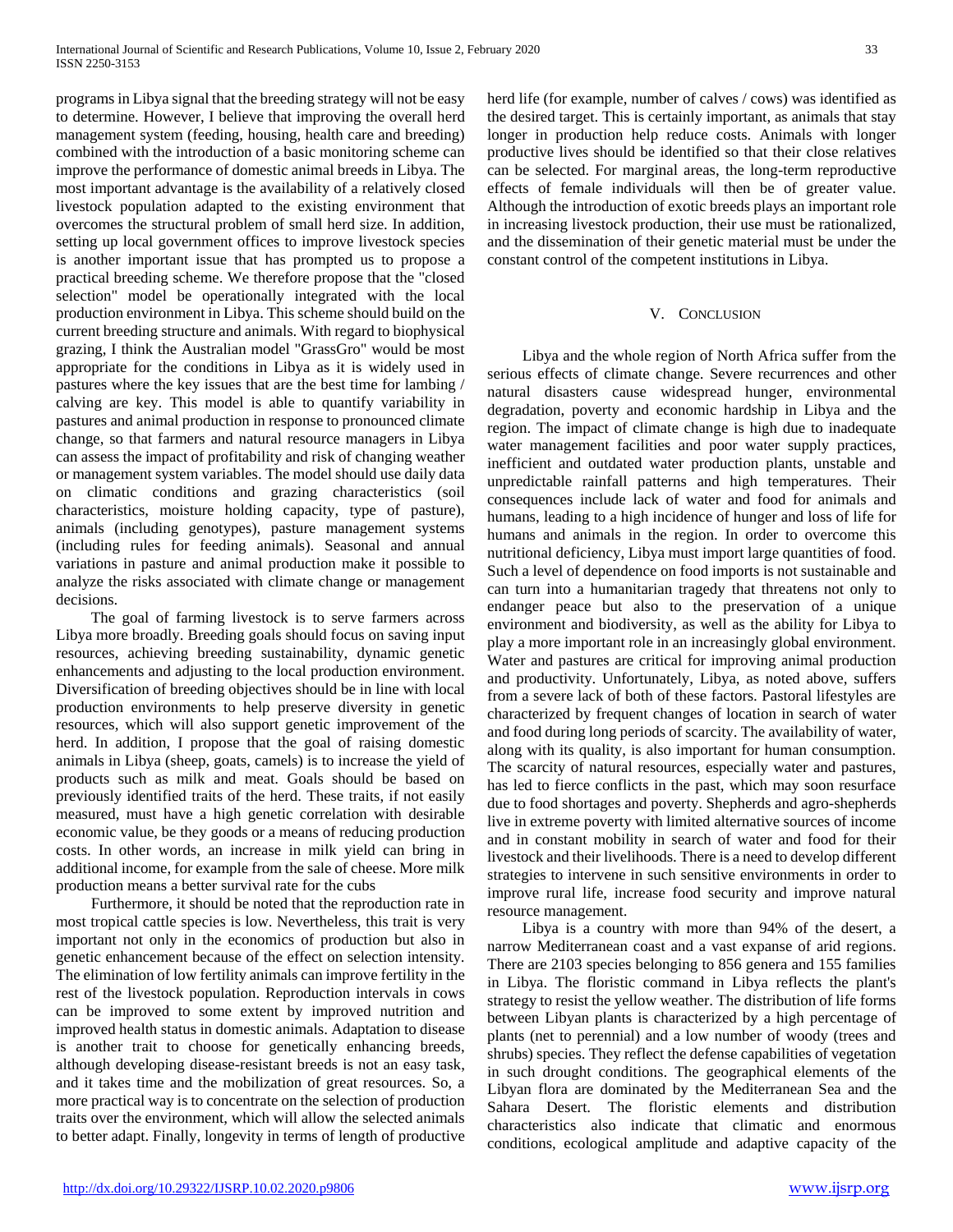plants influenced the floristic origin and spatial patterns of plant diversity. Forms of plant communities can be a functional tool for ecological restoration. Therefore, native species should be used for cultivation and regional vegetation should be used during the ecological recovery and rehabilitation process. We hope to develop a predictive understanding of the structure and function of plant ecosystems to provide insight. Libya is rich in livestock genetic resources and great diversity, both phenotypically and genetically. Efforts to better manage and utilize these resources are weak or non-existent due to the weakness of government institutions. Most of these institutions not only lack financial and human resources, but there is also no enthusiasm to drive action.

#### **REFERENCES**

- [1] Ajmone-Marsan P., Colli L., Han J., Achilli A., Lancioni H., Joost S., et al. (2014). The characterization of goat genetic diversity: towards a genomic approach. Small Ruminant. Res. 121, 58–72.
- [2] Andersson, Philippe V. Baret, Nadine Buys, Jutta Roosen, Michèle Tixier-Boichard, Paolo Ajmone Marsan, Advances in Farm Animal Genomic Resources, Frontiers Media SA, 2016
- [3] Arbuckle B. S., Kansa S. W., Kansa E., Orton D., Çakirlar C., Gourichon L., et al. . (2014). Data sharing reveals complexity in the westward spread of domestic animals across Neolithic Turkey. PLoS ONE 9:e99845. 10.1371
- [4] Barbato M., Orozco-terWengel P., Tapio M., Bruford M. W. (2015). SNeP: a tool to estimate trends in recent effective population size trajectories using genome-wide SNP data. Front. Genet. 6:109.
- [5] Bosse M., Megens H. J., Frantz L. A., Madsen O., Larson G., Paudel Y., et al. . (2014b). Genomic analysis reveals selection for Asian genes in European pigs following human-mediated introgression. Nat. Commun. 5, 4392. 10.1038
- [6] Bosse M., Megens H. J., Madsen O., Frantz L. A., Paudel Y., Crooijmans R. P., et al. . (2014a). Untangling the hybrid nature of modern pig genomes: a mosaic derived from biogeographically distinct and highly divergent Sus scrofa populations. Mol. Ecol. 23, 4089–4102.
- [7] Curik I., Ferencakovic M., Soelkner J. (2014). Inbreeding and runs of homozygosity: a possible solution to an old problem. Livestock Sci. 166, 26– 34.
- [8] Edwards C. J., Ginja C., Kantanen J., Perez-Pardal L., Tresset A., Stock F., et al. . (2011). Dual origins of dairy cattle farming - evidence from a comprehensive survey of European Y-chromosomal variation. PLoS ONE 6:e15922
- [9] FAO (2011). Molecular Genetic Characterization of Animal Genetic Resources. FAO Animal Production and Health Guidelines. No. 9. Rome.
- [10] Ferrando A., Goyache F., Pares P.-M., Carrion C., Miro J., Jordana J. (2014). Genetic relationships between six eastern Pyrenean sheep breeds assessed using microsatellites. Spanish J. Agric. Res. 12, 1029–1037.
- [11] Frantz L. A. F., Madsen O., Megens H.-J., Schraiber J. G., Paudel Y., Bosse M., et al. . (2015). Evolution of Tibetan wild boars. Nat. Genet. 47, 188–189.
- [12] Giguet-Covex C., Pansu J., Arnaud F., Rey P.-J., Griggo C., Gielly L., et al. . (2014). Long livestock farming history and human landscape shaping revealed by lake sediment DNA. Nat. Commun. 5, 3211. 10.1038
- [13] Goddard M. T., Hayes B. J. (2009). Mapping genes for complex traits in domestic animals and their use in breeding programs. Nat. Rev. Genet. 10, 381–391.
- [14] Han R., Yang P., Tian Y., Wang D., Zhang Z., Wang L., et al. . (2014). Identification and functional characterization of copy number variation in diverse chicken breeds. BMC Genomics 15:934. 10.1186/1471-2164-15-934.
- [15] Herrero-Medrano J.-M., Megens H.-J., Groenen M. A. M., Boss M., Pérez-Enciso M., Crooijmans R. P. M. A. (2014). Whole-genome sequence analysis reveals differences in population management and selection of European low-input pig breeds. BMC Genomics 15:601.
- [16] http://dad.fao.org
- [17] http://www.fao.org/3/a-i3028e.pdf
- [18] https://nanoporetech.com/
- [19] Huang W., Kirkpatrick B. W., Rosa G. J. M., Khatib H. (2010). A genomewide association study using selective DNA pooling identifies candidate markers for fertility in Holstein cattle. Anim. Genet. 41, 570–578.
- [20] Kijas J. W., Ortiz J. S., McCulloch R., James A., Brice B., Swain B., et al. . (2013). Genetic diversity and investigation of polledness in divergent goat populations using 52088 SNPs. Anim. Genet. 44, 325–335.
- [21] Kristensen T. N., Hoffmann A. A., Pertoldi C., Stronen A. V. (2015). What can livestock breeders learn from conservation genetics and vice versa? Front. Genet. 6:38. 10.3389
- [22] Larson G., Lui R., Zhao X., Yuan J., Fuller D., Barton L., et al. . (2010). Patterns of East Asian pig domestication, migration, and turnover revealed by modern and ancient DNA. Proc. Natl. Acad. Sci. U.S.A. 107, 7686–7691.
- [23] Lenstra J. A., Groeneveld L. F., Eding H., Kantanen J., Williams J. L., Taberlet P., et al. . (2012). Molecular tools and analytical approaches for the characterization of farm animal genetic diversity. Anim. Genet. 43, 483–502.
- [24] Meadows J. R. S., Kijas J. W. (2008). Re-sequencing regions of the ovine Y chromosome in domestic and wild sheep reveals novel paternal haplotypes. Anim. Genet. 40, 119–123.
- [25] Olson-Manning C. F., Wagner M. R., Mitchell-Olds T. (2012). Adaptive evolution: evaluating empirical support for theoretical predictions. Nat. Rev. Genet. 13, 867–877
- [26] Orlando L., Ginolhac A., Zhang G., Froese D., Albrechtsen A., Stiller M., et al. . (2013). Recalibrating Equus evolution using the genome sequence of an early Middle Pleistocene horse. Nature 499, 74–78.
- [27] Orozco-terWengel P. A., Bruford M. W. (2014). Mixed signals from hybrid genomes. Mol. Ecol. 23, 3941–3943.
- [28] Pereira F., Queirós S., Gusmão L., Nijman I. J., Cuppen E., Lenstra J. A., et al. . (2009). Tracing the history of goat pastoralism: new clues from mitochondrial and Y chromosome DNA in North Africa. Mol. Biol. Evol. 26, 2765–2773.
- [29] Porto Neto L. R., Barendse W. (2010). Effect of SNP origin on analyses of genetic diversity in cattle. Anim. Prod. Sci. 50, 792–800.
- [30] Pretty, J., Brett, C., Gee, D., Hine, R. E., Mason, C. F., Morison, J. I. L., Rayment, M., van der Bijl, G. & Dobbs, T.2001 Policy challenges and priorities for internalising theexternalities of griculture.J. Environ. Planning Manage.4, 263–283
- [31] Pryce J. E., Haile-Mariam M., Goddard M. E., Hayes B. J. (2014). Identification of genomic regions associated with inbreeding depression in Holstein and Jersey dairy cattle. Genet. Sel. Evol. 46:71.
- [32] RNP Conservation Genomics, dostupno na: https://www.ru.nl/congenomics/
- [33] Sanderson M. A., Archer D., Hendrickson J., Kronberg S., Liebig M., Nichols K., et al. (2013). Diversification and ecosystem services for conservation agriculture: outcomes from pastures and integrated crop-livestock systems. Renew. Agric. Food Syst. 26, 129–144.
- [34] Scraggs E., Zanella R., Wojtowicz A., Taylor J. F., Gaskins C. T., Reeves J. J., et al. . (2014). Estimation of inbreeding and effective population size of full-blood wagyu cattle registered with the American Wagyu Cattle Association. J. Anim. Breed. Genet. 131, 3–10.
- [35] Andersson, Philippe V. Baret, Nadine Buys, Jutta Roosen, Michèle Tixier-Boichard, Paolo Ajmone Marsan, Advances in Farm Animal Genomic Resources, Frontiers Media SA, 2016
- [36] Sutherland, W.J., and Woodroof, H.J. 2009. The need for environmental horizon scanning. Trends in Ecology and Evolution: in press.
- [37] Wallace D. C. (2005). A mitochondrial paradigm of metabolic and degenerative disease, aging and cancer: a dawn for evolutionary medicine. Ann. Rev. Genet. 39, 359–407.
- [38] Wu H., Guang X., Al-Fageeh M. B., Cao J., Pan S., Zhou H., et al. . (2014). Camelid genomes reveal evolution and adaptation to desert environments. Nat. Commun. 5, 5188.

#### **AUTHORS**

**First Author** – Hashem Ahmed ,Phd. candidate